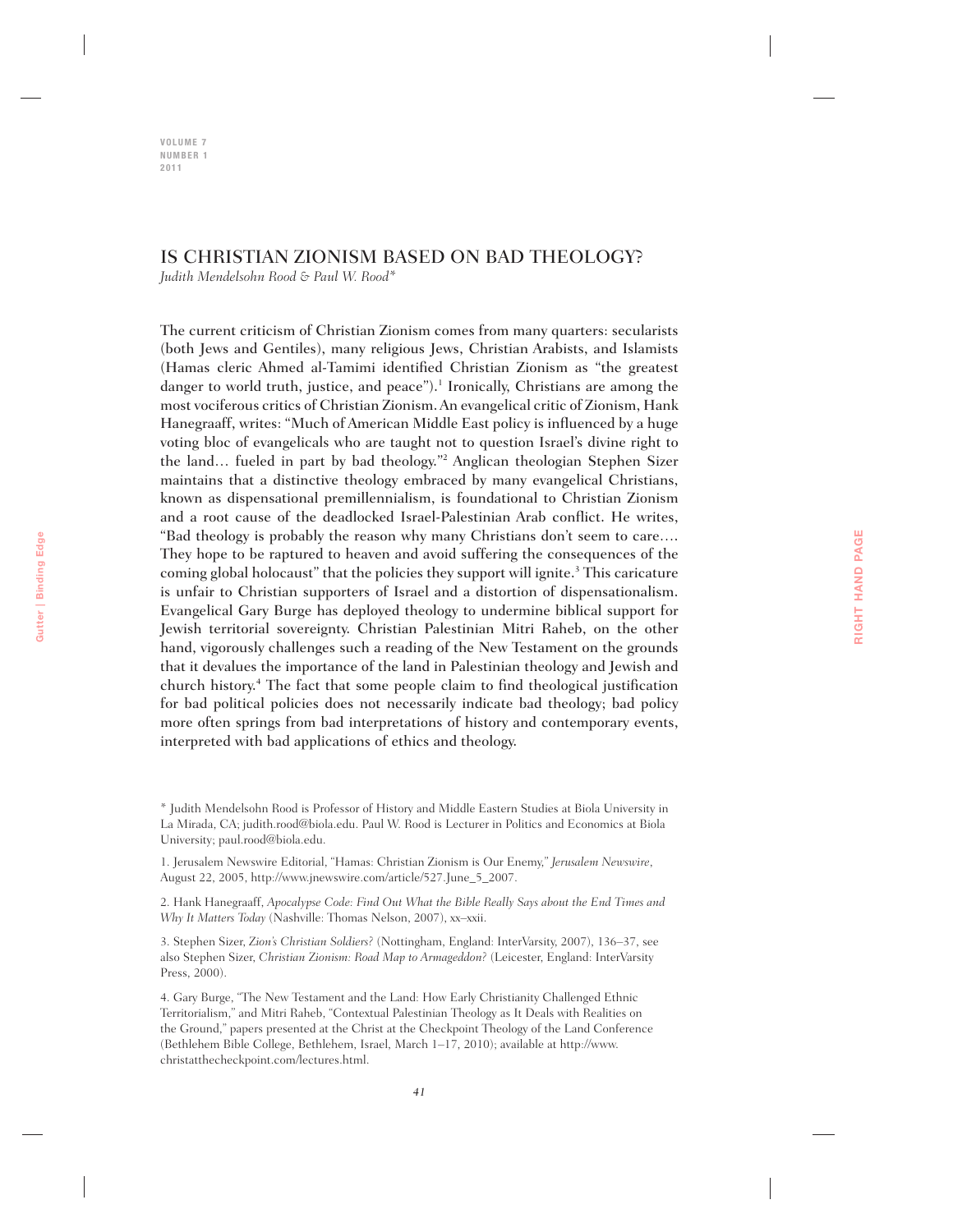# *What is Dispensational Theology?*

The distinctive theological tenets of *dispensationalism* include belief in the authority of the Bible and a philosophy of Providential history framed within respect for the prophetic writings in the Bible, in which the unique past, present, and future role of the nation of Israel occupies a central role in God's plan.<sup>5</sup> The term itself seems to imply that what is distinctive about this theology is its division of human history into distinct "ages" or "dispensations," stretching from the creation of man through the future millennial age. However, all Christian theologies hold to *some* division of history into different eras, and Christians holding to traditional orthodox doctrine also affirm the authority of Scripture and historical Providence as well as distinctive historical periods in biblical history. What is *mos*t distinctive about dispensationalism is its belief in a *future* literal fulfillment of Biblical prophecy, including the restoration of the Jewish nation in the Holy Land during the Millennial Age.

Other systems of theology hold that God's covenant with Israel was transferred to the Christian church, which became the *new Israel* at Pentecost. Sizer says, "(Christian Zionism) errs most profoundly because it fails to appreciate the relationship between the Old and New Covenants and the ways in which the latter completes, fulfills and annuls the former."6 In his view, the "bad theology" of dispensationalism leads to blind support for the modern Jewish state of Israel and its "unjust" and "racist" policies. Sizer argues that the *ethne*, or People (Hebrew: '*am*) of Israel has no continuing theological significance during the Church Age, including no continuing or future role in Providential history, nor a continuing valid connection to the land of Israel. Instead, in this view, there is no theological reason for the Jews to exist as a separate people, or nation, because individual Jews (like individual Gentiles) find fulfillment of their covenants and calling in Christ and His church, in which they gain a new identity in Christ. Thus, they are no longer Jews, but Christians.

Following the Holocaust, the Catholic Church articulated important theological statements concerning Israel and the church in order to affirm that the Jewish people has a continuing significance in God's plan. Similarly, some nondispensational theologies give recognition to an enduring promise and blessing



<sup>5.</sup> The brief and remarkably helpful booklet by Michael J. Vlach*, Dispensationalism: Essential Beliefs and Common Myths* (Los Angeles: Theological Studies Press, 2008) provides a helpful overview and reference to leading theological studies of dispensationalism and alternative views of eschatology. Contemporary treatments on dispensationalism include: Charles C. Ryrie, *Dispensationalism Today* (Chicago: Moody Press, 1965); Craig Blaising and Darrel Bock, *Progressive Dispensationalism: An Upto-Date Handbook of Contemporary Dispensational Thought* (Wheaton, IL: Bridgepoint, 1993); Robert L. Saucy, *The Case for Progressive Dispensationalism* (Grand Rapids: Zondervan, 1993).

6. Stephen Sizer, "An Alternative Theology of the Holy Land: A Critique of Christian Zionism," *The Churchman* (June 1999): pp?.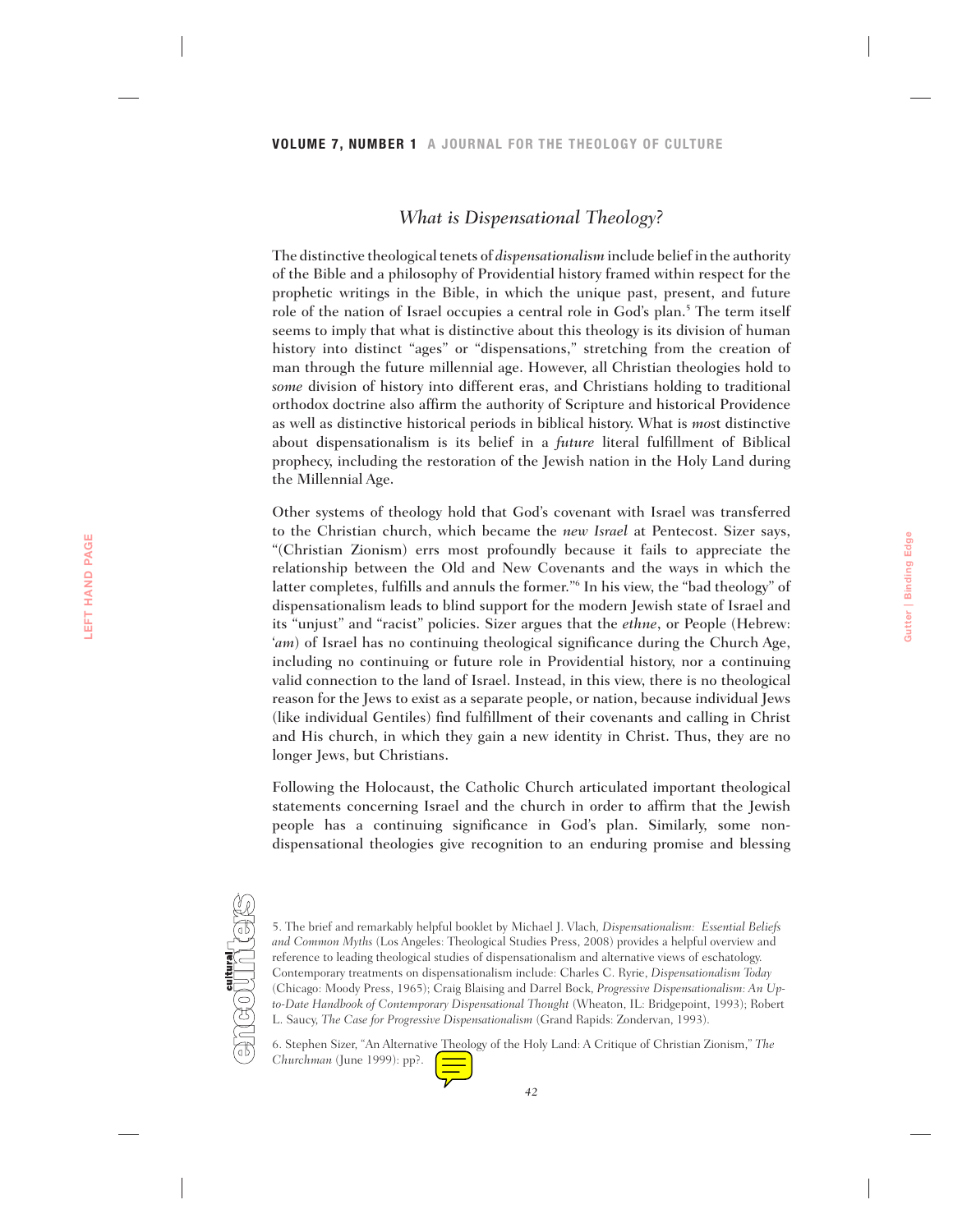for Israel, believing the Kingdom of God as not fully realized until Christ's future Second Advent when the redeemed from all of the nations, including the Jewish people, will be united in the Millennial Age. Other theological views are more explicit regarding Israel's *replacement*, or *fulfillment* in Christ, and the "Kingdom of God" instituted in the church and completed progressively in history. In 1907, during the heyday of Progressivism, liberal theologian Walter Rauschenbusch spoke confidently of helping "to build the coming Messianic era of mankind" through a social gospel of the Kingdom.<sup>7</sup> Similarly, many Jewish theologians, while rejecting the notion that God had *replaced* Israel with the Gentile church, view the "Messianic Kingdom" as an activity of human progress, rather than the future accomplishment of Israel's Messiah.

After the horrors of the World War I, some social gospel progressives questioned their optimistic and triumphalist teleology. One of these, Reinhold Niebuhr, considered to be the foremost political theologian of his day, formulated his sober perspective of "Christian Realism" during the decade leading up to World War II and the Holocaust. While not a dispensationalist, Niebuhr shared their view of human nature and history, writing that: "Various apocalyptic visions point to an interpretation of history in which there is no suggestion of a progressive triumph of good over evil, but rather a gradual sharpening of the distinction between good and evil." 8

### *Current Concerns about Christian Zionism*

According to a 2005 survey commissioned by the Pew Forum on Religion and Public Life, evangelical Protestants are significantly more likely to believe that "God gave the land of Israel to the Jews" (72 percent) and that "Israel fulfills the Biblical prophecy about Jesus' second coming" (63 percent).<sup>9</sup> Many critics of Christian Zionism object that any faith in the literal fulfillment of prophecy is dangerous in and of itself, that "anticipation of the inevitable," makes apocalyptic catastrophe more likely.

For example, evangelical critics of contemporary Christian Zionism have produced a feature length documentary film decrying evangelical support for the State of Israel, entitled *With God on Our Side*, which was screened at Christian colleges and other public venues around the country this fall. To its credit, the documentary serves to educate its generally uninformed audience about Israeli

<sup>7.</sup> Walter Rauschenbusch, *Christianity and the Social Crisis* (New York: Macmillan, 1907), 352.

<sup>8.</sup> Reinhold Niebuhr, *Europe's Catastrophe and the Christian Faith* (London: Nisbet, 1940), 35–36.

<sup>9.</sup> Pew Forum on Religion & Public Life, *American Evangelicals and Israel: Public Opinion on Religion and the Israeli-Palestinian Conflict*, April 15, 2005; http://pewforum.org/Christian/American-Evangelicals-and-Israel.aspx.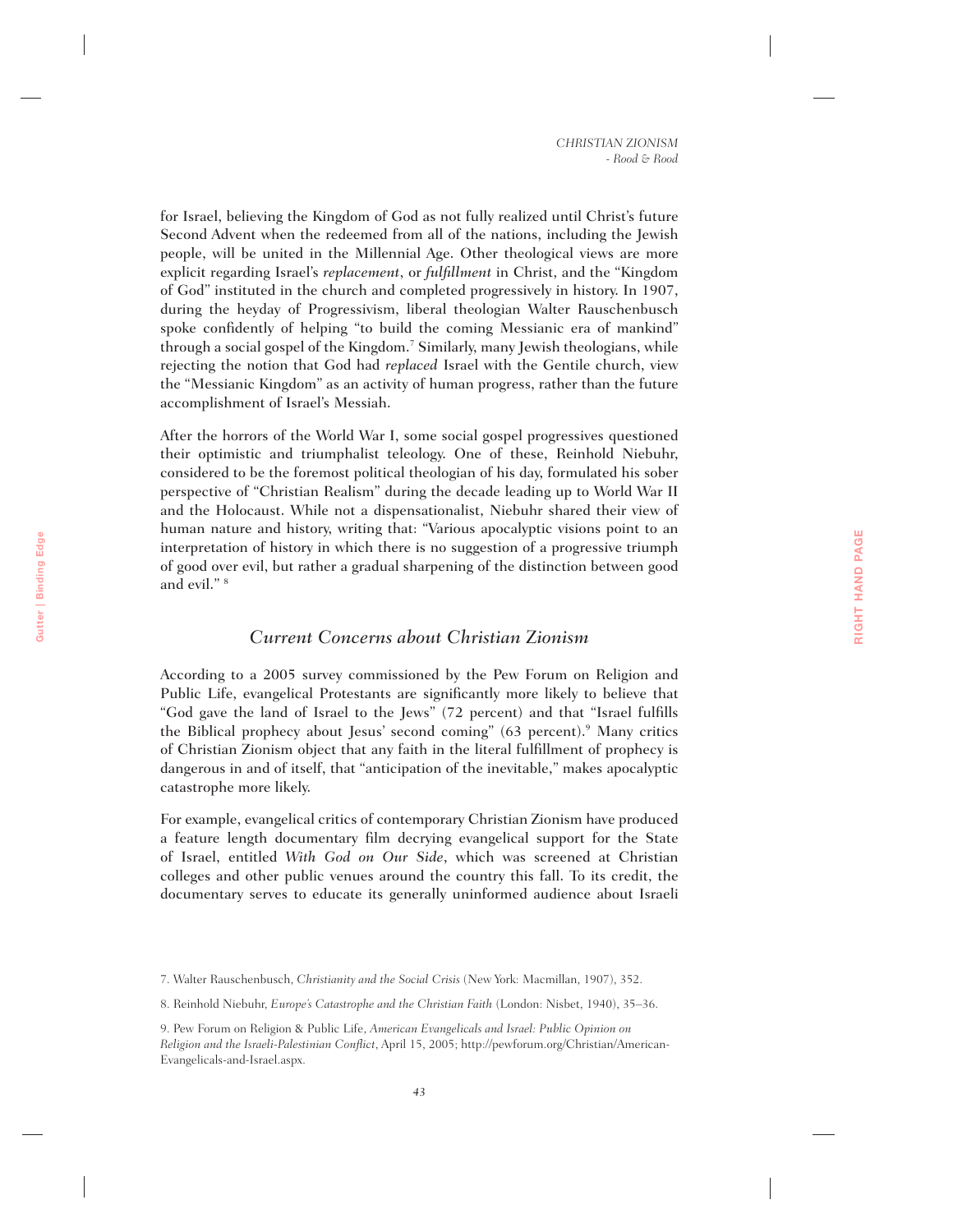policies in the West Bank. It provides powerful visuals and highlights compelling Palestinian Christian voices about the realities of injustice and suffering that they have experienced in the occupied territories, as well as their unhappy experiences with American evangelicals who have no understanding of the existence of Arab Christianity. Throughout the film, thoughtful Christians offer important perspectives on Christian reconciliation work in Palestine and Israel, most notably Matthew Hand of Reconciliation Walk, and Salim Munayer of Musalaha. Importantly, Munayer condemns the way in which "we (Israelis and Palestinians) have triangled [*sic*] the church from outside into our conflict.... As a result, we lose our distinct calling and vocation to be a bridge between the people, so instead of helping these two distinct groups of people to resolve their problem, or promote peace, reconciliation...we are adding oil to the fire." The film directs well-earned criticism at the politicized biases and prejudices often exhibited by contemporary Christian Zionist leaders and their followers. These aspects of the film are helpful and commendable.

Regrettably, the historical, political, and theological messages of the film are ultimately unhelpful for helping Christian audiences to understand the realities of the Israel-Arab conflict. The film's summary of its history is one dimensional and anti-Israel. With no reference to Arab and Palestinian failures in the realm of politics and government, the contemporary Israeli perspective is represented by images of Jewish religious extremists parading through Arab East Jerusalem screaming "Death to the Arabs," and fanatics waving pictures of the Third Temple, followed by a newsreel blast of a nuclear explosion. Two of the most radical Jewish anti-Zionists (Ilan Pappe and Norman Finkelstein) charge Israel with ethnic cleansing during the 1948 Arab-Israeli War and violations of international law following the 1967 Six-Day War. Their comments fail to address the complex bundle of human rights and land tenure issues resulting from the downfall of the Ottoman Empire, the establishment of the British Mandate by the League of Nations, or Jordanian policies regarding Jewish properties in the West Bank that came under their control in 1948, including the Old City of Jerusalem and the destruction of the Jewish Quarter and its synagogues. Moreover, the ongoing acts of violence, terror, and ethnic hatred committed by both parties involved in the conflict, and the failures of outside parties to mediate the dispute are also ignored.

**Gutter | Binding Edge**

Gutter | Binding Edge

The main message of the film *With God on Our Side* is theopolitical. Burge and Sizer deliver two messages: first, the modern state of Israel has no historical or natural rights claims to legitimacy, but is an unnatural invention of Western colonialism and theological imperialism; and second, the idea of the modern state of Israel was initiated by and continues to be supported by a politicized and racialized theology, dispensationalism. Sizer describes the union of dispensational theology with political Zionism as "a system that believes that Jews have the right to much of the Middle East, and it gives preference to Jewish people over others who may have

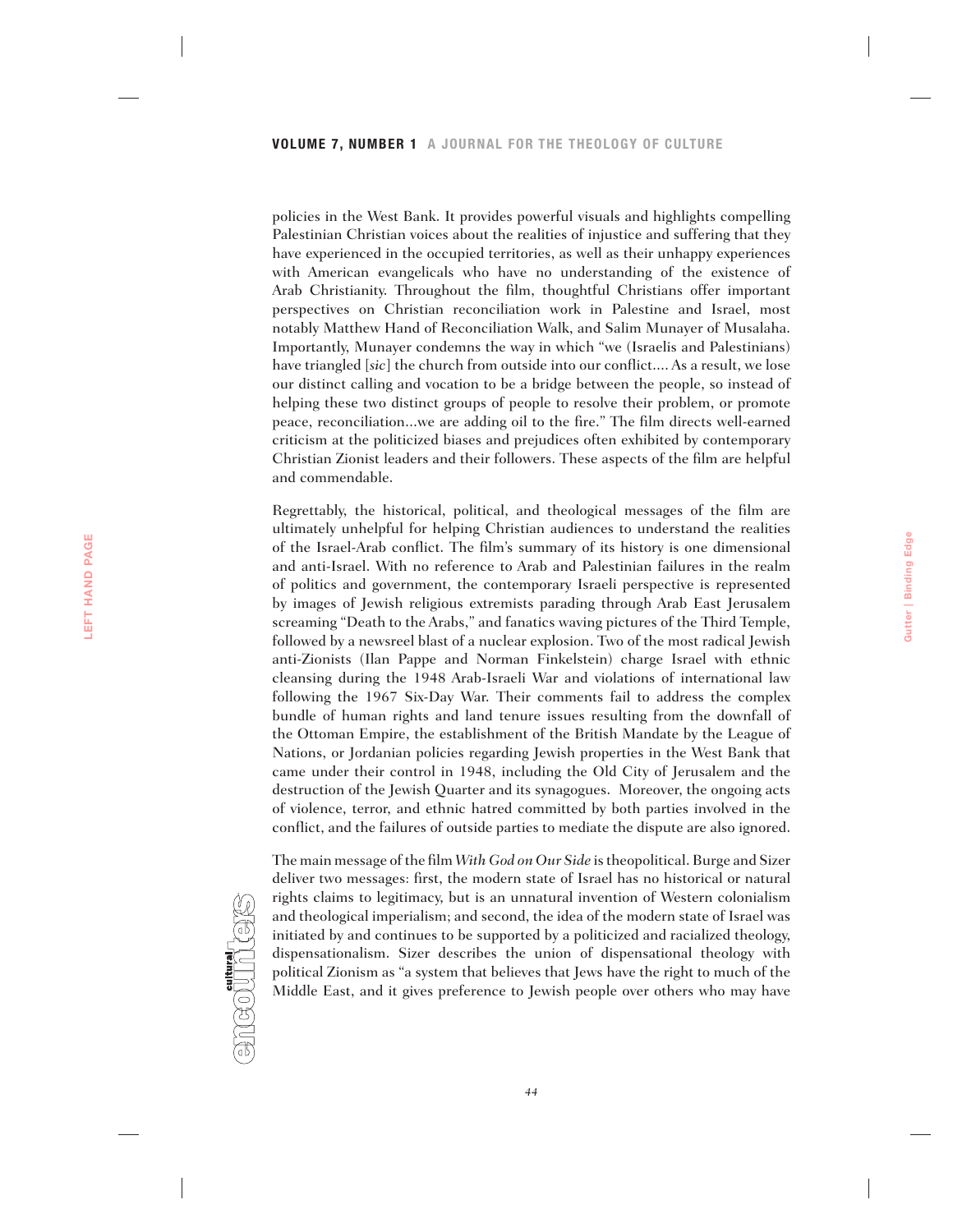been born in that particular piece of land."10 Burge sees Christian Zionism as but the latest manifestation of politicized eschatology: "This has happened over fifteen hundred years. We are millennial as a religion, that means that Christians have always anticipated the end of the world in their time frame…We have examples again and again throughout Christian history in which the church has been asked to adopt a political agenda for the world, and the world has always lived to regret it."11 Burge cites examples of Byzantium, the Holy Roman Empire, the Crusades, etc., in support of this argument.

To us, it seems ironic that dispensationalism—a theological perspective which has been historically the most critical of the political pretensions of "Christendom," and which for generations has been shunned by social justice critics as "too heavenly minded" because of its pessimistic worldview—should be so charged. Sizer and Burge accuse Christian Zionists of viewing the conflict solely through the "lens of prophecy" rather than the "lens of justice." This "leads them to ignore human rights excesses…and they (Israelis) are given a free pass for that because they are 'God's chosen people'."12

Others see less reason for alarm, appreciating Christian Zionists' participation in the ongoing dynamic process by which contending perspectives check and balance each other, keeping American foreign relations grounded in our core values. Walter Russell Mead comments that for most evangelical Protestants, the "preservation of the Jews and their return to Israel is seen as proof that God acts in history—a very reassuring thought for people concerned about the dangers of modern life." Mead notes that while some Christian Zionists may have their political judgment disoriented by apocalyptic speculation, "there are many others for whom it means just the opposite…. (that) this God is still around, still faithful to his promises, and still guiding humanity through the dangers that surround us. To be pro-Israel is to be pro-hope."13

Well, if mainstream Christian Zionists are relatively benign, how dangerous are the most zealous? The political philosopher Eric Voegelin warned of the dangerous desire to actualize eschatological events, describing this as the attempt to "Immanentize the Eschaton" by transfiguring reality through esoteric deeds, rituals, or violent practices.<sup>14</sup> Dispensationalism's eschatological seriousness has

10. "Sizer Commentary," *With God On Our Side*, DVD, dir. by Porter Speakman, Jr. (Rooftop Productions, LLC. 2010); http://www.withgodonourside.com*.*

11. "Burge Commentary," *With God On Our Side.*

**Gutter | Binding Edge**

Gutter | Binding Edge

12. "Sizer Commentary," *With God On Our Side.*

13. Walter Russell Mead*,* "Why AIPAC Is Good for The Jews — and for Everyone Else," The American Interest Online,CMS http://blogs.the-american-interest.com/wrm/2010/04/05/why-aipac-isgood-for-the-jews-and-for-everyone-else/# (accessed April 5, 2010).

14. Eric Vogelin, *The New Science of Politics* (Chicago: University of Chicago Press, 1987), 120.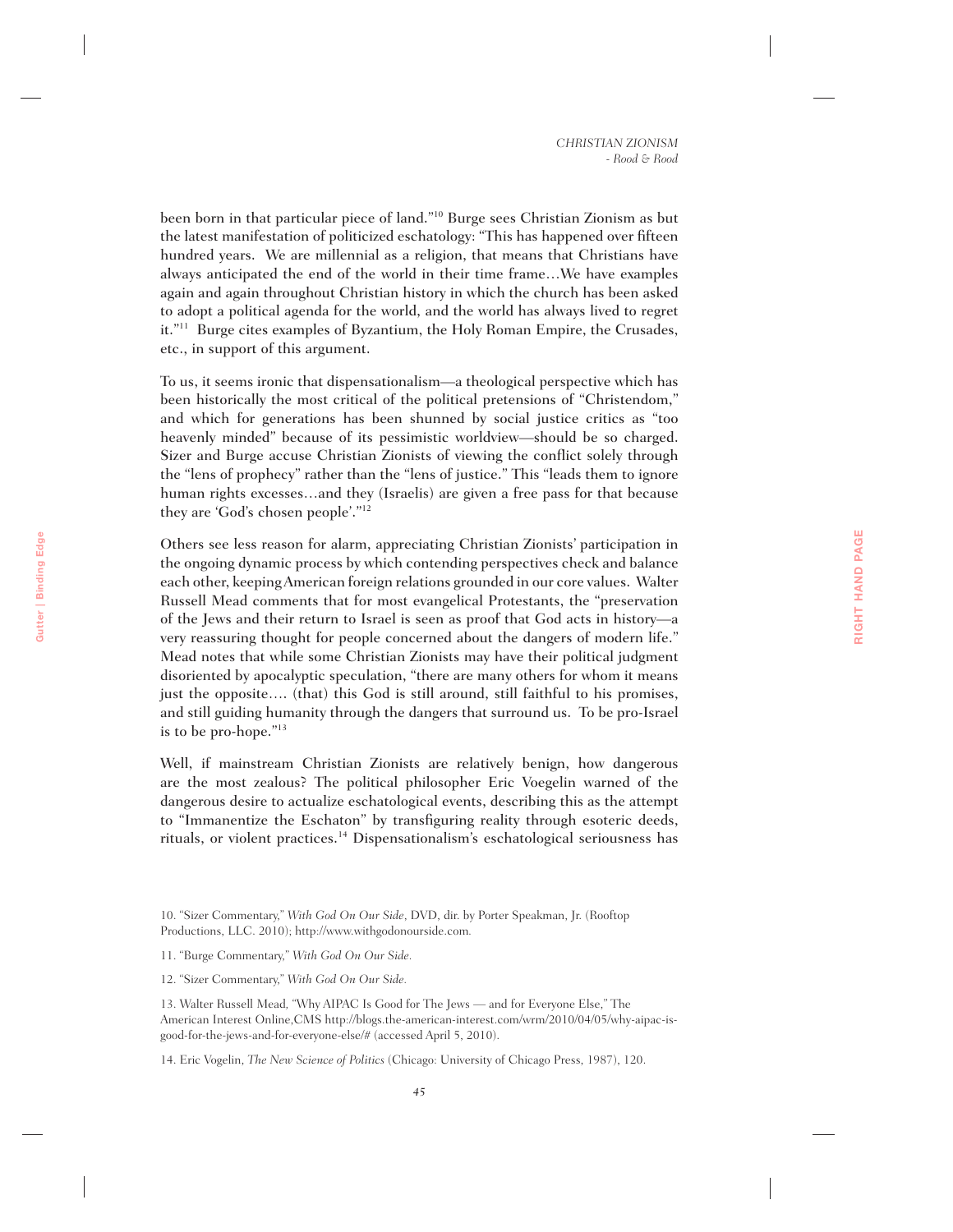led some *errant* adherents to become infected with a pathology that overrules or even violates their faith in Divine prophetic fulfillment. A few extreme outliers may attempt to use their own power to implement policies or create conditions to initiate the apocalypse. Responsible religious leaders need to guard against this deceit and guide their congregations toward a rational and normative obedience to the moral law and the gospel.

Today, the most visible of the Christian Zionist organizations, Christians United for Israel (CUFI) and the International Christian Embassy in Jerusalem (ICEJ) provide necessary advocacy to combat anti-Semitism and anti-Zionism, promote Israel as a liberal democracy, and support Israel's legitimate security needs. As Christians, they are motivated by a sense of shame about the Holocaust and Anti-Semitism, and indebtedness to the Jewish people for the faith of their Patriarchs, and their transmission of Holy Scripture to mankind. However, to varying degrees these organizations have lost the sober bearings of earlier Christian Zionists and *normative* dispensationalists, who accepted the brute reality that Israel (like all states, churches and people) is fallen, with a capacity to violate rights and commit acts of injustice—the very sins condemned by the Hebrew prophets—and that such violations of God's eternal moral law could never be justified by the necessity for prophetic fulfillment.<sup>15</sup> Examples of our areas of concern are summarized below.

### *Territorial Compromise and Peace Negotiations*

**Gutter | Binding Edge**

Gutter | Binding Edge

Christian Zionist media channels frequently send out dire warnings over any threatened loss of occupied territory. Strategic defense, civilian safety, and security measures are factors for legitimate concern; it is another thing for some Christian Zionist leaders to view the territories currently under Israeli occupation as Jewish by right of divinely ordained conquest*,* causing them to view territorial compromise as unbiblical, opposing diplomatic negotiations that might lead to Palestinian self-government. Over the centuries, the three monotheistic faiths have battled over the sacred spaces in the Holy Land. Israeli fundamental law is committed to maintain the peaceful shared use of the holy sites, so some compromises over sacred geography must be acknowledged, rather than strenuously opposed by extreme Christian Zionist leaders.

Many dispensationalists have spoken out to guide their followers away from these dangerous positions. The full extent of the land promised to Abraham's seed (Gn 15:18), expounded further by the prophet Ezekiel (Ez 47:15–20), has *never* been



#### *46*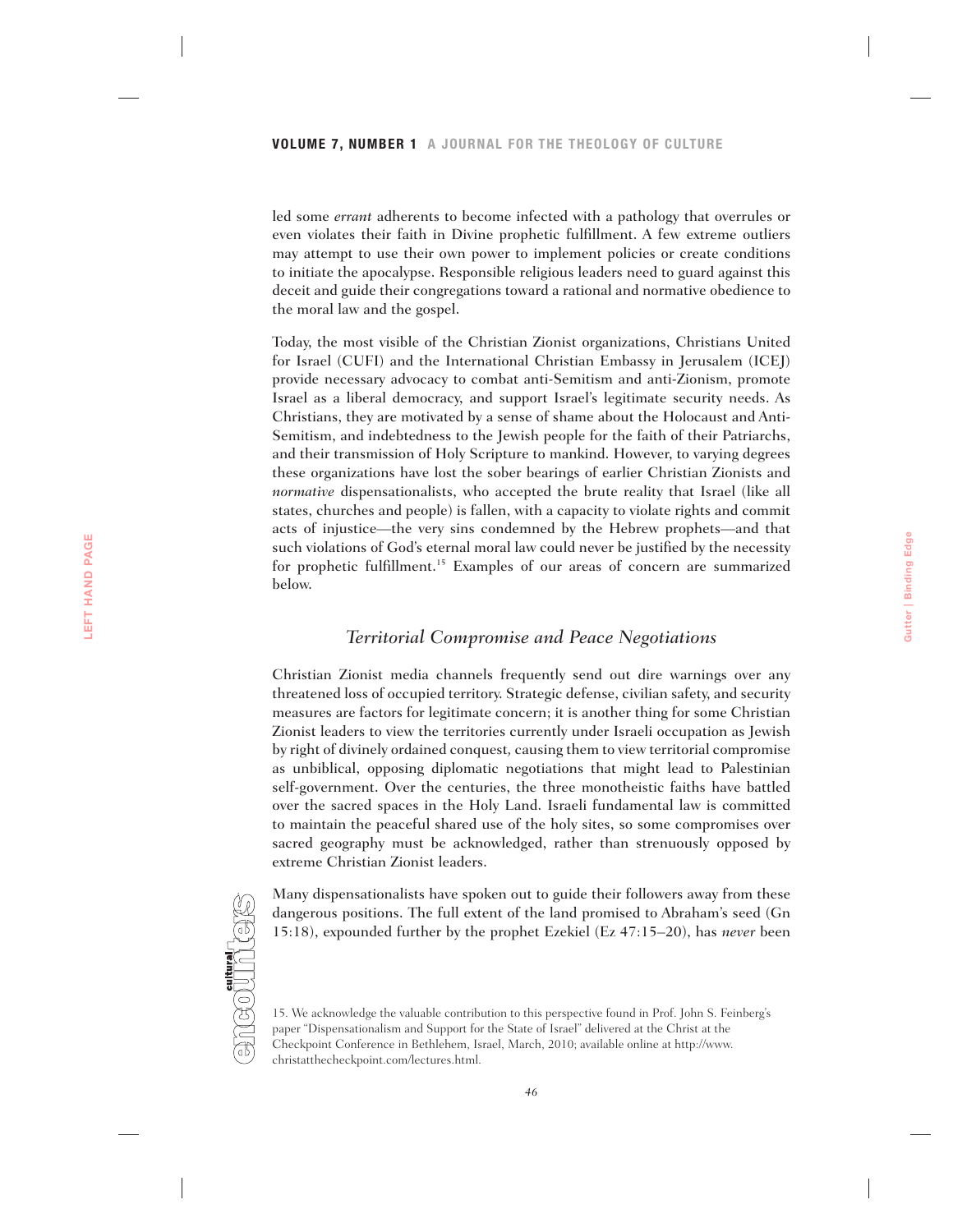under the control of a sovereign Jewish state. While the people of Israel are regathering and their homeland is re-established, the territorial restoration of the Jewish nation, and their service to their King and Savior Jesus Christ, is a future eschatological event. The late Louis Goldberg wrote in 1997, "All of the land which God has provided cannot be a current concern for negotiation. Some Israelis lay claim to the land now, but it will only be a reality when … an entire generation of Israelis, in the midst of frightful pressures, call upon the Lord in their land … then, and only then, will Israel take title to all the land God promised through His prophet Ezekiel."16

Although most dispensationalists believe that in the last days Israel will enter into a peace treaty for seven years, later broken after three and a half years, marking the beginning of the catastrophic events of the Tribulation, they understand that no peace treaty made by men lasts forever, and many treaties are preferable to no treaty. No one can be sure this or that treaty is the end of days treaty mentioned in Daniel 9:27. Dispensationalist theologian Arnold Fruchtenbaum expressed a pragmatic view: "I am not against Israeli withdrawal from either the Gaza Strip or from segments of the West Bank. It may save Jewish lives…concerning the roadmap for peace…whatever peace is attained through human effort will be temporary at best."17 The Israeli people and their government are in the best position to make pragmatic policy decisions concerning negotiations with the Palestinians, and their Christian friends should support their diplomatic efforts.

# *Christian Zionism and Compassionate Justice*

Many Christian Zionist leaders view the humanitarian and political crisis of the Palestinian Arabs as self-inflicted, and some would even mention divine retribution for their opposition to the State of Israel. Whatever truth may lie in this perspective, it is no excuse for indifference toward the suffering of innocents and failure to support programs for Palestinian education, development, and reconciliation. Christian Zionist organizations fund West Bank Jewish settlements, ignoring projects that seek to strengthen civil society and public safety in the West Bank and Gaza. Fortunately, there are a few Christian organizations, like Seeds of Hope, in Jericho, that empower Palestinians with education and micro-business projects that bring hope and healing to both Jews and Palestinians.18 Christian Zionist leaders have also failed to advocate for full religious and political rights for Christian Palestinians and Messianic Jews. Christians who want to show their

18. http://www.seedsofhopeinc.org/aboutUs.html.

<sup>16.</sup> Louis Goldberg, "The Borders of the Land of Israel according to Ezekiel," *Mishkan* 1, no. 26 (1997): 37–40.

<sup>17.</sup> Arnold Fructenbaum, "Gaza & West Bank Withdrawal," August 31, 2005; http://www.ariel.org/ answers.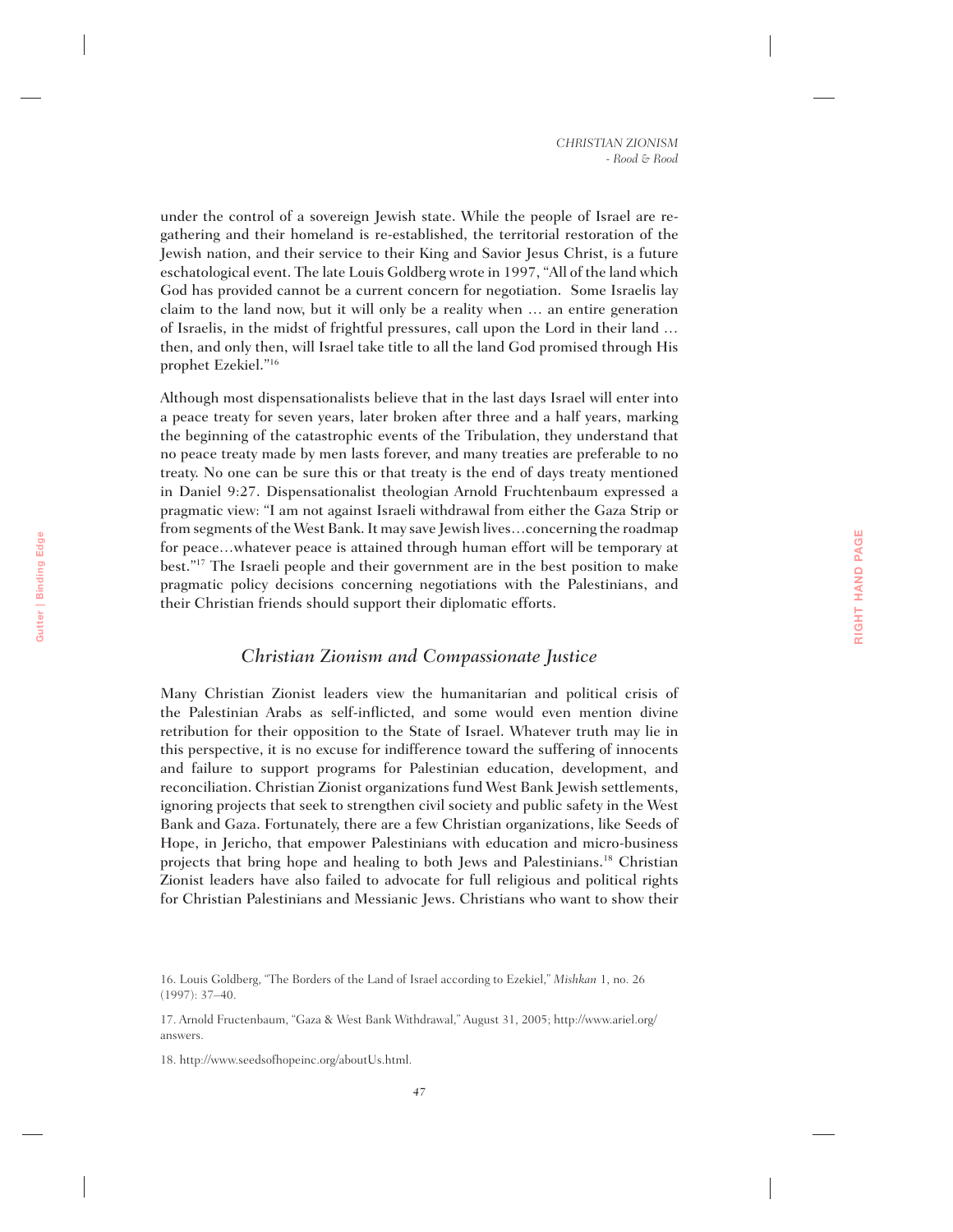love for the Jewish people should be willing to share about the One who loves us so much, and to defend the rights of those who do. Indeed, local Israeli Messianic and evangelical Arab congregations are among the groups most actively involved in reconciliation ministries.

Dr. Mark Bailey, President of Dallas Theological Seminary, considered the preeminent center of dispensationalist theology, notes that Ezekiel's prophesy of Israel's return is to a land with non-Jewish peoples, including their ancient Arab kin: "You are to consider them as native-born Israelites; along with you they are to be allotted an inheritance among the tribes of Israel." (Ez 47:21–22). He urges, "We act most like Christ when we seek to bring God's perspective and peace to a situation."19

### *Was Early Christian Zionism Different?*

Dispensationalism did not produce any heavyweight political ethicists or international relations theorists like Reinhold Niebuhr, Paul Ramsey, or neo-Christian Realist Jean Bethke Elshtain. Nevertheless, dispensationalists are clearly more (though not entirely) *futurist* regarding the Kingdom of God and fundamentally in agreement with the pragmatism of the *realists,* who recognize as operating principles the need for deterrence and restraint of evil, activated by an ethic of compassionate justice for a suffering world.

The politicized form of Christian Zionism that has risen to prominence today differs greatly from the earlier perspectives of a century ago. Proto-Christian Zionism emerged out of the Protestant Reformation, drawing from both Hebrew Scriptures (the *Tanakh*) and the early church. These interpretations of prophecies focus on the re-gathering and *restoration* of the people of Israel to their ancient homeland, as well as the spiritual *redemption* of the nation which will enable them to practice their spiritual calling on behalf of all the nations of the world.<sup>20</sup> As many recently published historical studies have documented, the early perspectives varied significantly, some focusing on the spiritual *redemptionist* aspect of large masses of individual Jews turning to faith in Jesus as Messiah; others focused on the *restorationist* miracle of Jewish preservation and their modern re-gathering in their ancient homeland. Most held to elements of both.<sup>21</sup>



**LEFT HAND PAGE**

LEFT HAND PAGE

19. Mark Bailey, "The Lord's Land Policy in Israel," *Veritas* 2, no. 2 (2002).

20. For a fascinating historical overview of Jewish proto-Zionist movements in the medieval and earlymodern period, see Arie Morganstern's "Dispersion and the Longing for Zion: 1240–1840" in *Azure* (Winter, 2002); also accessible online at http://www.jafi.org.il/education/culture/dispersion.html.

21. Paul Boyer, *When Time Shall Be No More* (Cambridge, MA: Harvard University Press, 1992); Shalom Goldman, *Zeal for Zion: Christian, Jews & the Idea of the Promised Land* (Chapel Hill: University of North Carolina Press, 2009); Paul C. Merkley, *The Politics of Christian Zionism: 1891–1948* (London: Frank Cass, 1998); Michael B. Oren, *Power, Faith and Fantasy: America in the*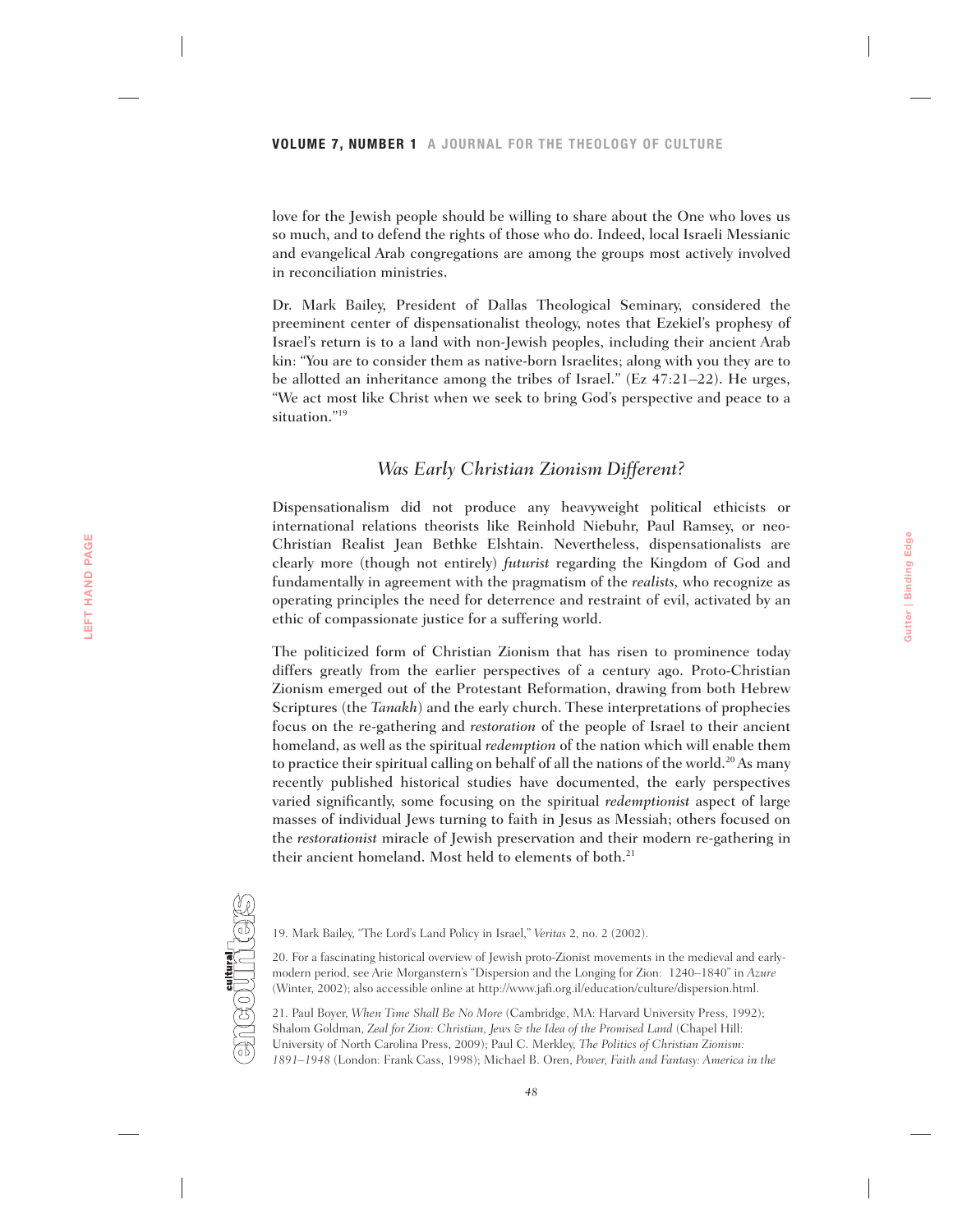*Political* Zionism arose only in the late nineteenth and early twentieth centuries. Nearly all Jewish leaders opposed the movement, as did quite a few dispensationalist Christians.22 Support for *political* Zionism gradually emerged across a broad spectrum of Anglo-American Christians and Conservative and Reformed Jews, largely motivated in response to the humanitarian crisis caused by the expulsion of millions of displaced Jews by the rising forces of nationalism and anti-Semitism in Eastern Europe.

In 1878, Chicago businessman and dispensationalist William E. Blackstone wrote a bestselling theological book, *Jesus is Coming*, outlining the Biblical prophecies concerning the restoration of national Israel as a preparation for Jesus' second Messianic return. He did not become a Christian Zionist activist until ten years later, when he witnessed and compassionately responded to the mass expulsions of over two million poor, stateless Jews from the Russian *Pale of Settlement*. In 1891, Blackstone drafted and circulated the historic "Blackstone Memorial Petition" proposing an international conference to establish a refuge for homeless Jews in Palestine.<sup>23</sup> Signed by over four hundred of America's leading citizens, statesmen, and religious leaders, the petition addressed issues of humanitarian justice and natural rights, opening with the words, "What shall be done for the Russian Jews?" The petition urged the European and American heads of state to convene an international conference addressing the following: expulsions and property seizures in Europe, immigration/emigration to Palestine, and territorial issues leading to "security and autonomy in self-government." It noted that the equitable resolution of these issues involved a bundle of competing rights and claims—but it contained no theological statement concerning prophetic fulfillment. The only religious connection was to acknowledge and seek to repair the long history of Jewish persecution in the Christian nations by appealing to an appreciation of their shared Biblical heritage.

*Middle East, 1776 to the Present* (New York: Norton, 2007); Stephen Spector, *Evangelicals and Israel: The Story of American Christian Zionism* (New York: Oxford University Press, 2008); Paul Richard Wilkinson, *For Zion's Sake: Christian Zionism and the Role of John Nelson Darby* (Colorado Springs: Paternoster, 2007).

22. In July1897, the Central Conference of American Rabbis passed a formal resolution stating: "Resolved, that we totally disapprove of any attempt for the establishment of a Jewish State. Such attempts show a misunderstanding of Israel's mission, which from the narrow political and national field, which has expanded to the promotion among the whole human race of the broad and universalistic religion first proclaimed by the Jewish prophets," quoted in "Zionism in the United States," *Encyclopaedia Judaica*, Fred Skolinik and Michael Berenbaum, eds. (New York: Keter Publishing House, 2007), 21:605. In 1891, Cyrus Hamlin, a Presbyterian educator and missionary to the Middle East, published a scathing critique of Christian support for political Zionism, listing eight reasons to oppose it. Evangelicals and even dispensationalists were in agreement with some or all of his arguments. Cyrus Hamlin, "International Aid for the Jews," *Our Day* 8 (July, 1891): 1–8.

23. William E. Blackstone, *Palestine for the Jews: A Copy of A Memorial Presented to President Harrison*, 5 March, 1891 (Oak Park, IL), *Papers of William Eugene Blackstone* , Collection 540: 6, Billy Graham Center Archives, Wheaton College, Wheaton, IL.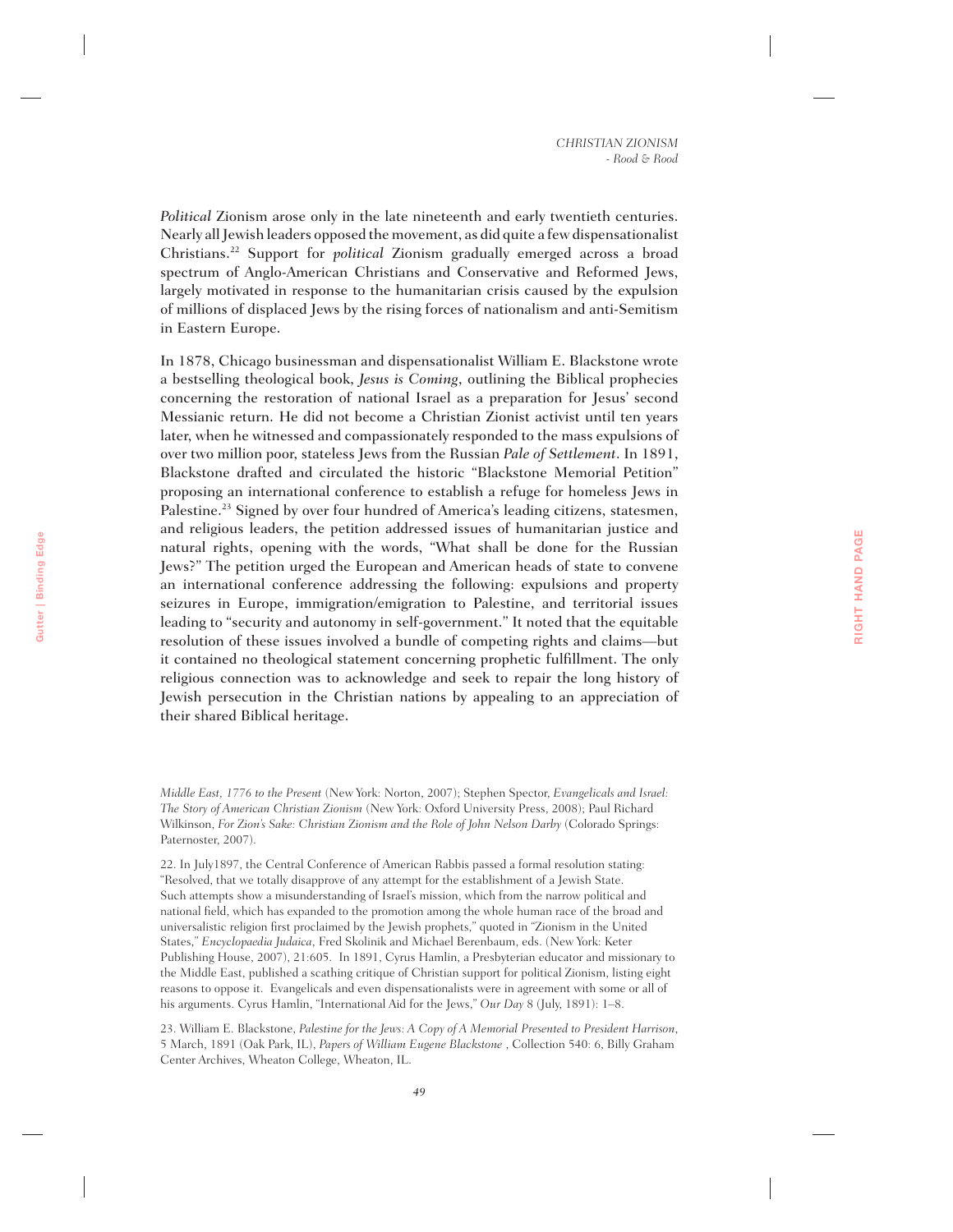The principles laid out by Blackstone were remarkably similar to those of the Balfour Declaration and League of Nation's Mandate for Palestine three decades later. This is why Supreme Court Justice Louis Brandeis, leader of the American Zionist Movement, asked William Blackstone to reissue his Memorial Petition in 1916, believing it incorporated the principles upon which a just and humanitarian Jewish homeland movement could be founded. Brandeis believed that Blackstone's Petition, "ante-dating as it did Theodore Herzl's own participation in the Zionist movement, [was] destined to become of historical significance" and called Blackstone "the true founder of Zionism."24

# *Early Christian Zionism and the Arabs*

Other early dispensationalists were similarly grounded in realism, clearly appreciating the rights and hopes of the Arabs in Mandatory Palestine (in this period, it was the Jewish residents of Palestine who were called "Palestinians." After 1948, the usage shifted as they became "Israelis" and their Arab neighbors in Israel and the places they were scattered began to be called "Palestinians"). Jewish Christian Rev. Sabbtai Rohold, founder of the evangelical Haifa Mission in 1920, wrote: "I believe with all my heart and soul in the absolute, full restoration of the Jew, and I believe also at the present time in the partial return of the Jew to Palestine, but there are many difficulties…. Modern Zionism is the result of anti-Semitism, but six hundred thousand Arabs cannot be brushed aside…. As for the great plans and pretenses, good offices, and the sympathy of the nations, that is beautiful; but let me tell you, and I repeat it emphatically, that the undercurrents are too many."25 Rohold was adamant that his Haifa Mission School, Jewish immigrant shelter, and medical clinic would maintain warm and supportive relations with his Muslim and Christian Arab neighbors. In Rohold's school, Jewish immigrants would learn Arabic first, and then Hebrew. His Hebrew congregation would celebrate the Biblical feasts and also join with the Christian Arab congregation for Christmas Eve and Easter Morning worship. The clinic and school staff were a mixture of Arabs and Jews. Rohold pursued his pragmatic program of humanitarian refuge, reconciliation, and gospel witness through each difficult day and week from 1921, through the Arab riots of 1929 and the ensuing years of violent resistance to Jewish immigration, up until his death in 1931.



24. A letter from Nathan Straus to W. E. B. dated May 8, 1916 reads: "It would have done your heart good to have heard (Mr. Brandeis) assert what a valuable contribution to the cause your document is. In fact he agrees with me that you are the Father of Zionism, as your work antedates Herzl." Also see David D. Brodeur, "Christians in the Zionist Camp: Blackstone and Hechler," *Faith and Thought* 100, no. 3 (1972–3): 271–298, accessible at http://www.biblicalstudies.org.uk/articles\_faith-andthought\_02.php.

25. S. Rohold, "Zionism: Past, Present, and Future," *The Latter Rain Evangel* 10, no. 5 (February 1918): 15.

**Gutter | Binding Edge**

Gutter | Binding Edge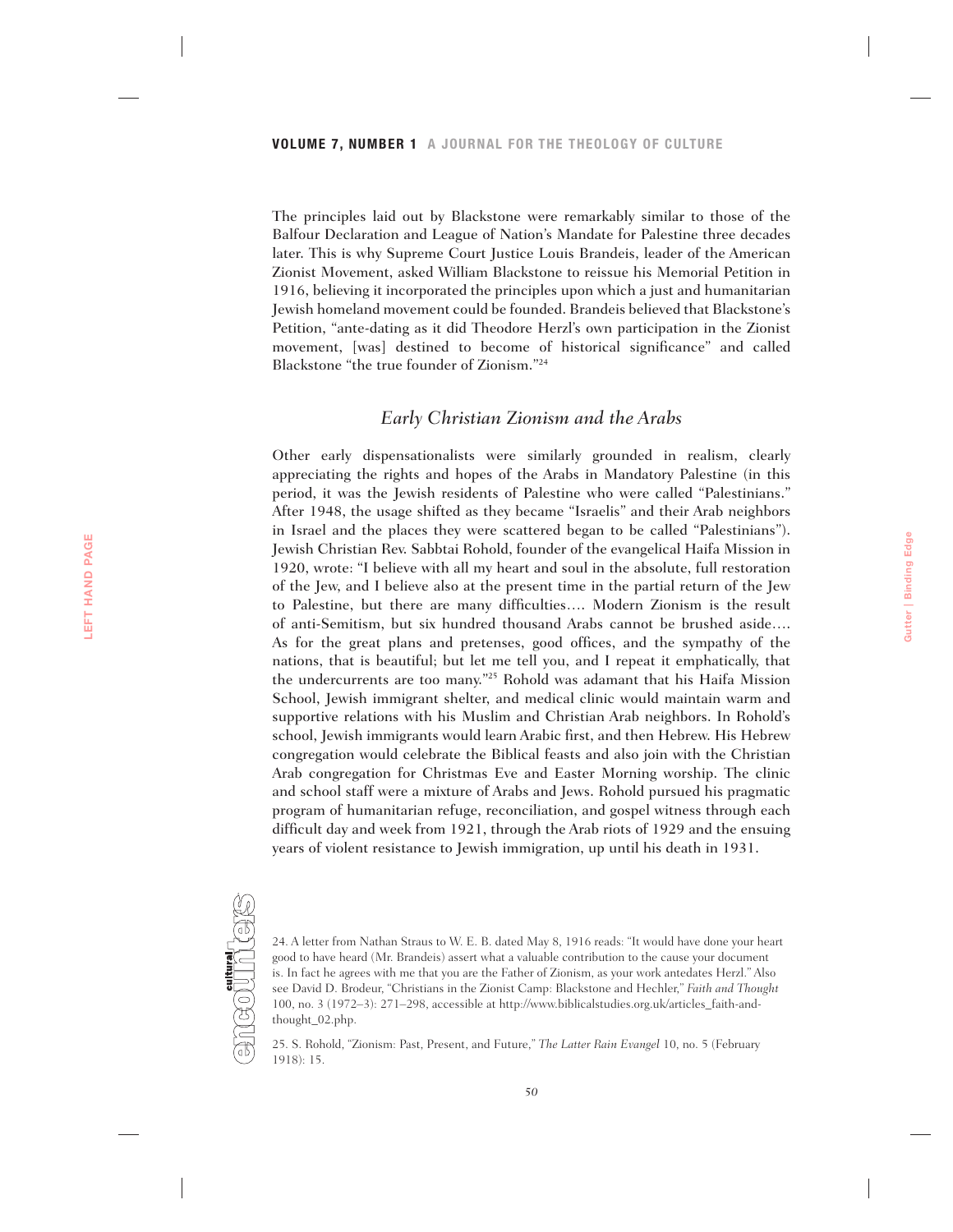**RIGHT HAND PAGE**

RIGHT HAND PAGE

Bible scholar David L. Cooper, whose classic works of dispensational theology shaped several generations of theologians and Christian Zionists, wrote in 1939 on the growing tensions between Arabs and Jews in Palestine:

> Those who know God and His Word have a sympathy and love for every race, tribe, tongue, and people. Especially so, the Arabic people because they too are descendants of Abraham….These people have a right to live in the land because of the history of the past one thousand years…. To them this is their home.… The birthright of every individual coming into the world grants him an opportunity to live and pursue peace and happiness.... No man or group of men are able ... to harmonize the conflicting claims of the Jews and Arabs in Palestine…. Thus with ill-will toward none, but with the kindliest feelings toward all parties concerned, we shall pray very earnestly to God to have His will in this matter and to unravel the difficulty for the advancement of His cause among men.<sup>26</sup>

Blackstone, Rohold, and Cooper were among the most widely known dispensational Bible teachers in America, yet their pragmatic foreign policy and international relations views were remarkably consistent with those expressed a generation later by the Christian Realist and Zionist, Reinhold Niebuhr. The more liberal Niebuhr scorned the prophetic literalism of evangelical revivalists, stating, "We feel as embarrassed as anti-Zionist religious Jews when messianic claims are used to substantiate the right of the Jews to the particular homeland in Palestine." Nevertheless, he shared with other early Christian Zionists a case for Zionism framed in the language of justice. Niebuhr's clear response to the anti-Semitism of Europe and the racial policies of the Nazis was to affirm that "many Christians are pro-Zionist in the sense that they believe that a homeless people require a homeland." 27 Ten years after its dramatic establishment, Niebuhr wrote, "History is full of strange configurations. Among them is the thrilling emergence of the State of Israel."28 Dispensationalists viewed these events as fulfillment of Biblical prophecy. Nevertheless, their faith did not fundamentally overrule their profound pragmatic realism nor deter them from following an ethic of compassionate justice.

Tony Maalouf presents a scholarly interpretation of the interwoven history and Biblical prophecies concerning the shared destiny and blessing of the Jewish and Arab peoples in his book, *Arabs in the Shadow of Israel*. Maalouf, an evangelical Arab theologian, and self-described progressive dispensationalist, views the current divide between many evangelical Christian Zionists and anti-Zionists as

27. Reinhold Niebuhr, "The Relations of Christians and Jews in Western Civilization," quoted in Paul C. Merkley, *The Politics of Christian Zionism: 1891–1948* (London: Frank Cass, 1998), 141.

28. Ibid.

<sup>26.</sup> David L. Cooper, *Prophetic Fulfillments in Palestine Today* (Los Angeles: Biblical Research Society, 1940), 26–27.